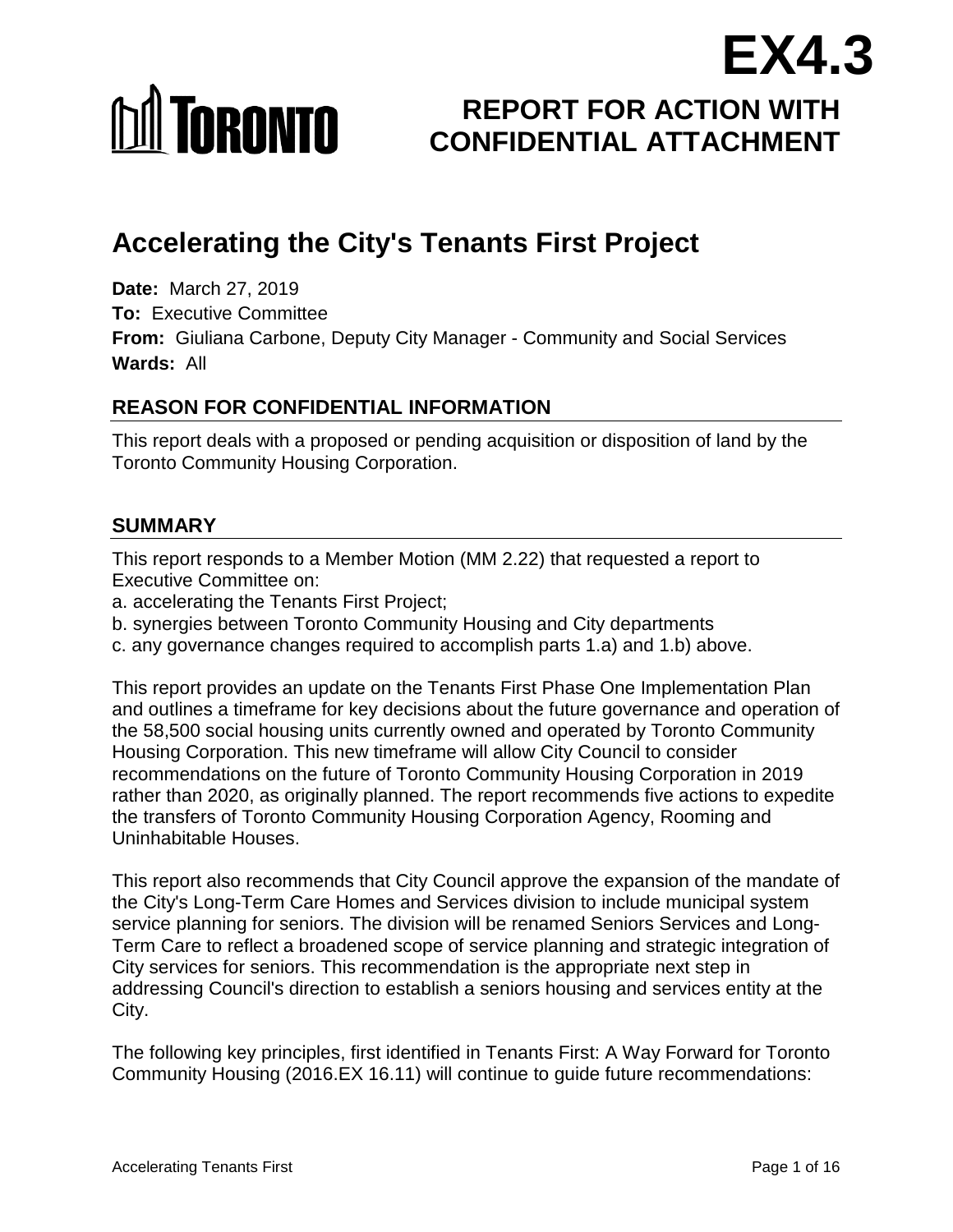- **Tenant-focused approach** It is essential that any transformations to Toronto Community Housing Corporation be examined through the lens of improved quality of life for tenants. Over 110,000 Torontonians live in Toronto Community Housing Corporation. It is essential that Torontonians living in Toronto Community Housing Corporation have the ability to actively participate in helping to shape the path forward.
- **Real accountability** Accountability is central to effecting real change and must be built into all aspects of transformation.
- **Sector-wide lens** A long-term sustainable plan for Toronto Community Housing Corporation must engage the social housing sector as a whole and be grounded in a strong role of City as Service Manager. A robust non-profit sector is one that is equipped and resourced to deliver a diverse range of services aimed at unique communities, neighbourhoods and individuals.
- **Size and scale matter** A social housing provider's size and scale shape the way it delivers housing, its responsiveness to tenants, its ability to engage with stakeholders and community partners, and its capacity to meet its tenants' needs. Larger organizations may be able to take advantage of certain economies of scale while many smaller organizations may be able to provide enhanced customer service as a result of their proximity to service users.
- **Innovation and competition** Real change requires that social housing providers, including Toronto Community Housing Corporation, seek out opportunities to enhance and innovate in respect of their service provision.

# **RECOMMENDATIONS**

The Deputy City Manager, Community and Social Services recommends that:

1. City Council designate the Long-Term Care Homes and Services division as the seniors housing and services entity approved by 2018.EX34.2 and direct the City Manager to expand the mandate of the division to include municipal service planning for seniors services and to rename the division Seniors Services and Long-Term Care.

2. City Council, as sole shareholder, direct, pursuant to s. 108(2) of the Ontario Business Corporations Act, the President and Chief Executive Officer, Toronto Community Housing Corporation to cause Toronto Community Housing Corporation to transfer the uninhabitable houses according to the pricing structure detailed in Confidential Attachment 1.

3. City Council direct that the confidential information contained in Confidential Attachment 1 remain confidential in its entirety as it pertains to the proposed or pending acquisition or disposition of land by the Toronto Community Housing Corporation.

4. City Council direct the City Manager to expedite the transfers of Toronto Community Housing Corporation Agency, Rooming and Uninhabitable Houses by: a. Inviting the current rooming house support provider to submit a proposal for the transfer of the rooming house portfolio consistent with the process adopted as directed in 2018.EX30.2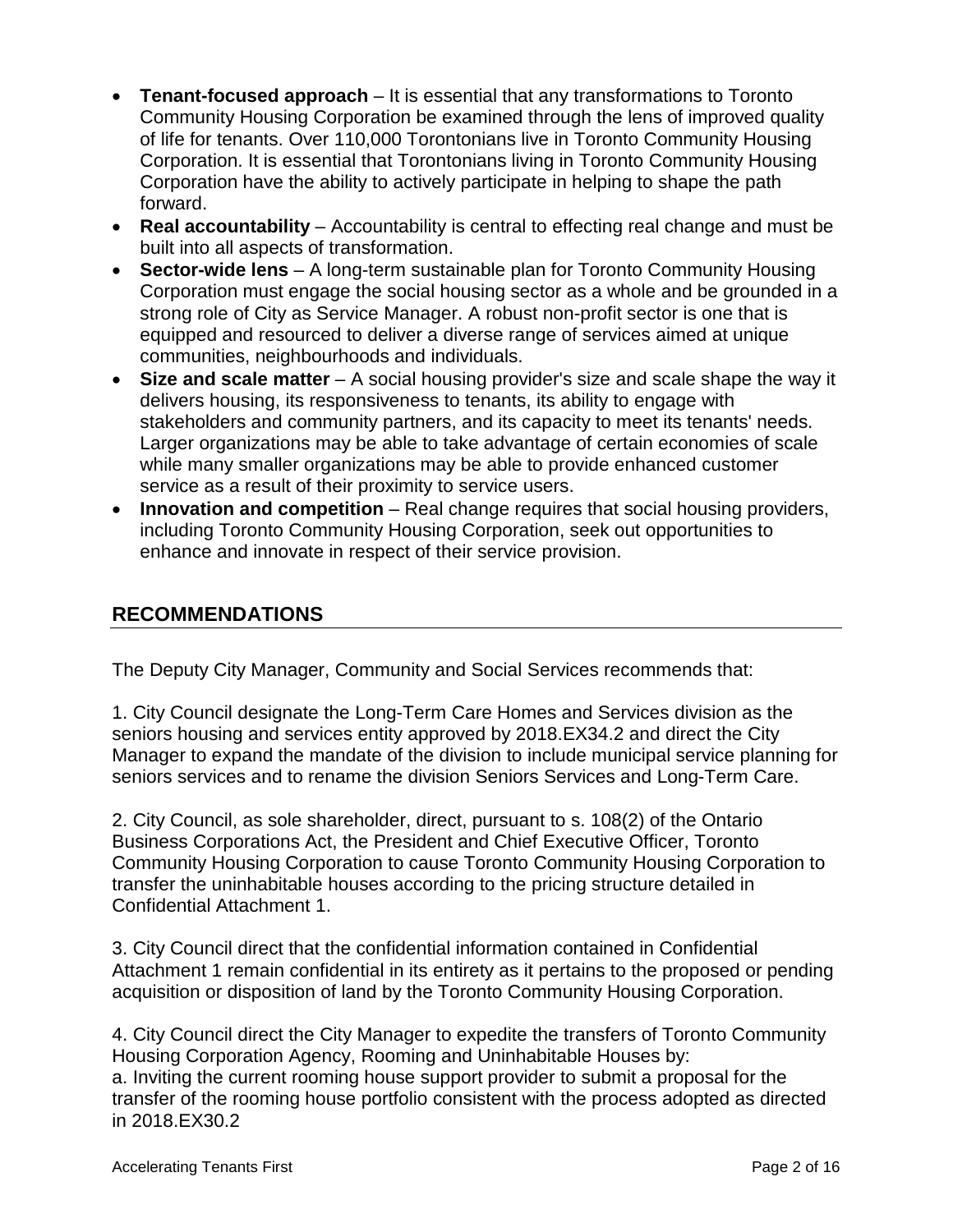b. Adding the following houses to the list of Agency Houses approved by Council in 2018.EX30.2 and listed in Appendix 1 of 2018.EX30.2: 127 Sackville Street, 987 Dundas Street West, 40 Trefann Street, 490 Huron Street, 289-291 Jarvis Street and 143 Stephenson Avenue

c. Transferring 16 Redwood Avenue and 73 Sorauren Avenue, which are approved Agency houses, and have new operators, to the new operators consistent with the methodology as directed in 2018.EX30.2

d. Adding 502 Parliament Street to the list of rooming houses approved in 2018.EX30.2 and listed in Appendix 1 of 2018.EX30.2

e. Inviting Sistering and Fred Victor to submit proposals for the transfer of up to 4 Toronto Community Housing Corporation uninhabitable houses, consistent with the process adopted as directed in 2018.EX30.2, as a response to the pressure faced by the two 24 hour drop-in programs as referenced in MM2.9

5. City Council, as sole shareholder, to direct the President and Chief Executive Officer, Toronto Community Housing Corporation to work in partnership with City staff to codevelop with Toronto Community Housing Corporation a comprehensive violence reduction plan funded by the \$5Million allocated for violence prevention.

# **FINANCIAL IMPACT**

There are no financial impacts in 2019. The Seniors Services and Long-Term Care Division will use existing resources for the first year, including those allocated to the Seniors Transition Office, set up in 2018. However as the Seniors Service and Long-Term Care Division develops a strategic response to the needs of seniors, additional resources may be required to serve those needs. In future, those resources will be requested and reported as new and enhanced through the annual budget process. This report identifies three upcoming reports which will require separate financial impact analyses.

The Chief Financial Officer and Treasurer has reviewed this report and agrees with the financial impact information.

# **EQUITY IMPACT**

Toronto Community Housing Corporation is home to many of the most vulnerable and marginalized people in the City. Toronto Community Housing Corporation tenants face a variety of complex and intersecting challenges, including racialized and gender-based poverty, physical and mental health issues, structural and systemic discrimination, social exclusion and unequal access to resources and opportunities. An adequately funded social housing system with an improved service delivery model is critical to the City's efforts to address poverty and will provide a foundation for improving social and economic outcomes for tenants of Toronto Community Housing Corporation as well as provide opportunities for tenants who have historically been marginalized to play more active and engaged roles in community and City building. This report outlines strategic directions and actions to improve the quality of housing as well as the quality of life for social housing tenants living in Toronto Community Housing Corporation. This report is closely aligned with other key City strategic initiatives designed to strengthen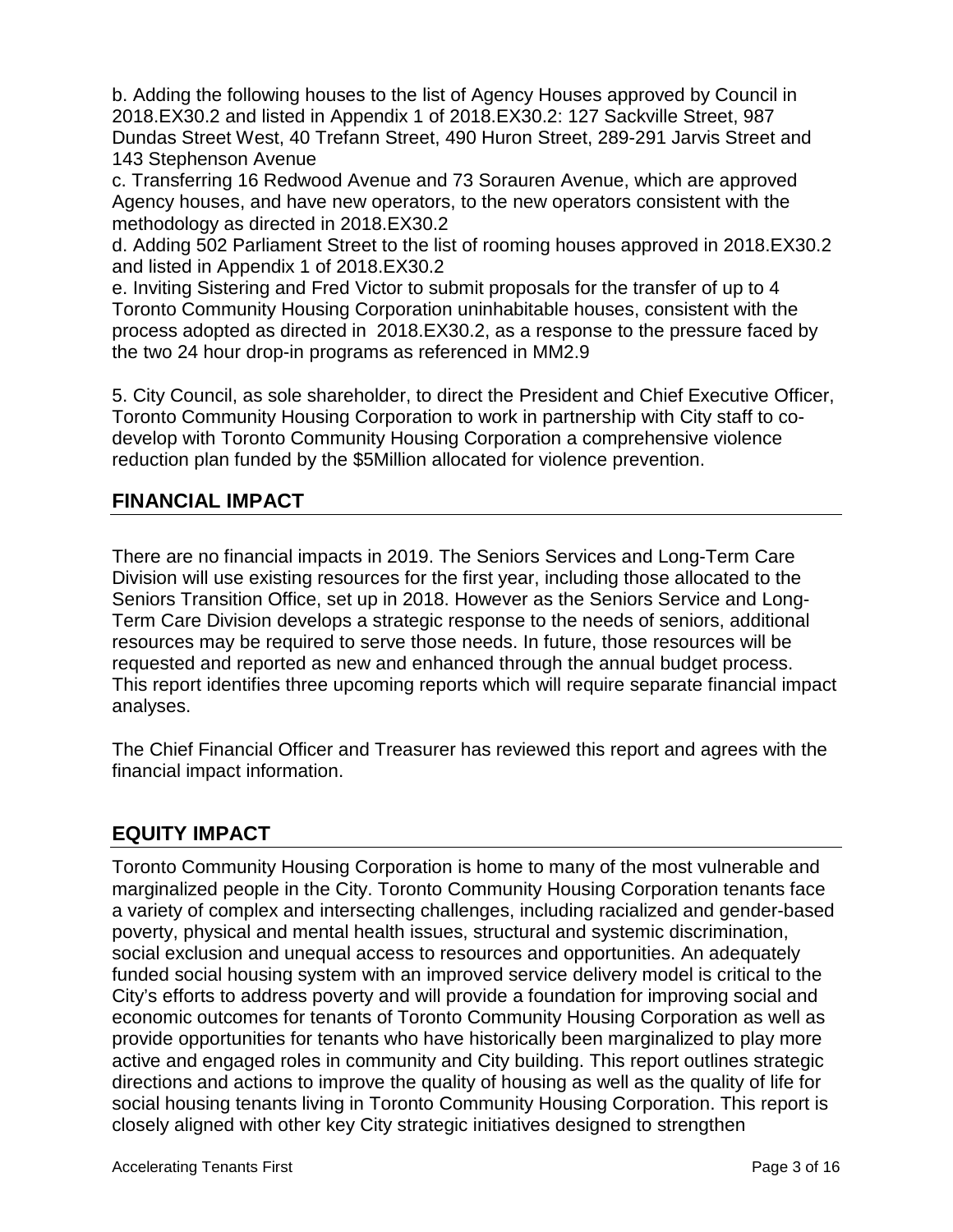communities in Toronto, including: Housing Opportunities Toronto, Toronto Seniors Strategy 2.0, TO Prosperity: Toronto Poverty Reduction Strategy, Toronto Youth Equity Strategy, Toronto Strong Neighbourhoods Strategy 2020, the Toronto Newcomer Strategy and the Toronto Action Plan to Confront Anti-Black Racism.

### **DECISION HISTORY**

On January 28, 2016, the Mayor's Task Force on Toronto Community Housing tabled its Final Report, Transformative Change for Toronto Community Housing Corporation at Executive Committee.

<http://app.toronto.ca/tmmis/viewAgendaItemHistory.do?item=2016.EX11.21>

Executive Committee referred the Final Report to the City Manager with direction to report to Executive Committee recommending an overall approach and guiding principles for how best to move forward with the transformation of Toronto Community Housing Corporation.

<http://app.toronto.ca/tmmis/viewAgendaItemHistory.do?item=2016.EX11.21>

In June 2016, City Council adopted Tenants First: A Way Forward for Toronto Community Housing and Social Housing in Toronto and directed staff to develop an implementation plan.

<http://app.toronto.ca/tmmis/viewAgendaItemHistory.do?item=2016.EX16.11>

In May 2017, City Council adopted the City-Wide Real Estate Transformation. <http://app.toronto.ca/tmmis/viewAgendaItemHistory.do?item=2017.EX25.9>

On May 24, 25 and 26, 2017, City Council requested Toronto Community Housing Corporation prepare a separate budget for the implementation of the Tenants First report being considered by City Council in July and that if approved that staff include the funding in the 2018 budget submission.

<http://app.toronto.ca/tmmis/viewAgendaItemHistory.do?item=2017.EX25.18>

On July 4, 2017, City Council adopted Tenants First Phase One Implementation Plan and directed staff to return to further develop the governance and service model of the Seniors Housing and Services Entity, report back on further financial analysis and the results of an REOI for the scattered portfolio.

<http://app.toronto.ca/tmmis/viewAgendaItemHistory.do?item=2017.EX26.2>

On January 31, 2018, City Council adopted Implementing Tenants First – Toronto Community Housing Corporation Scattered Portfolio Plan and an Interim Selection Process for Tenant Directors on the Toronto Community Housing Corporation Board. <http://app.toronto.ca/tmmis/viewAgendaItemHistory.do?item=2018.EX30.2>

On January 30, 2018 City Council adopted Modernization of 389 Church Street <http://app.toronto.ca/tmmis/viewAgendaItemHistory.do?item=2018.EX30.22>

On May 22, 2018, City Council adopted Implementing Tenants First - Creating a Seniors Housing Unit at Toronto Community Housing Corporation and Transitioning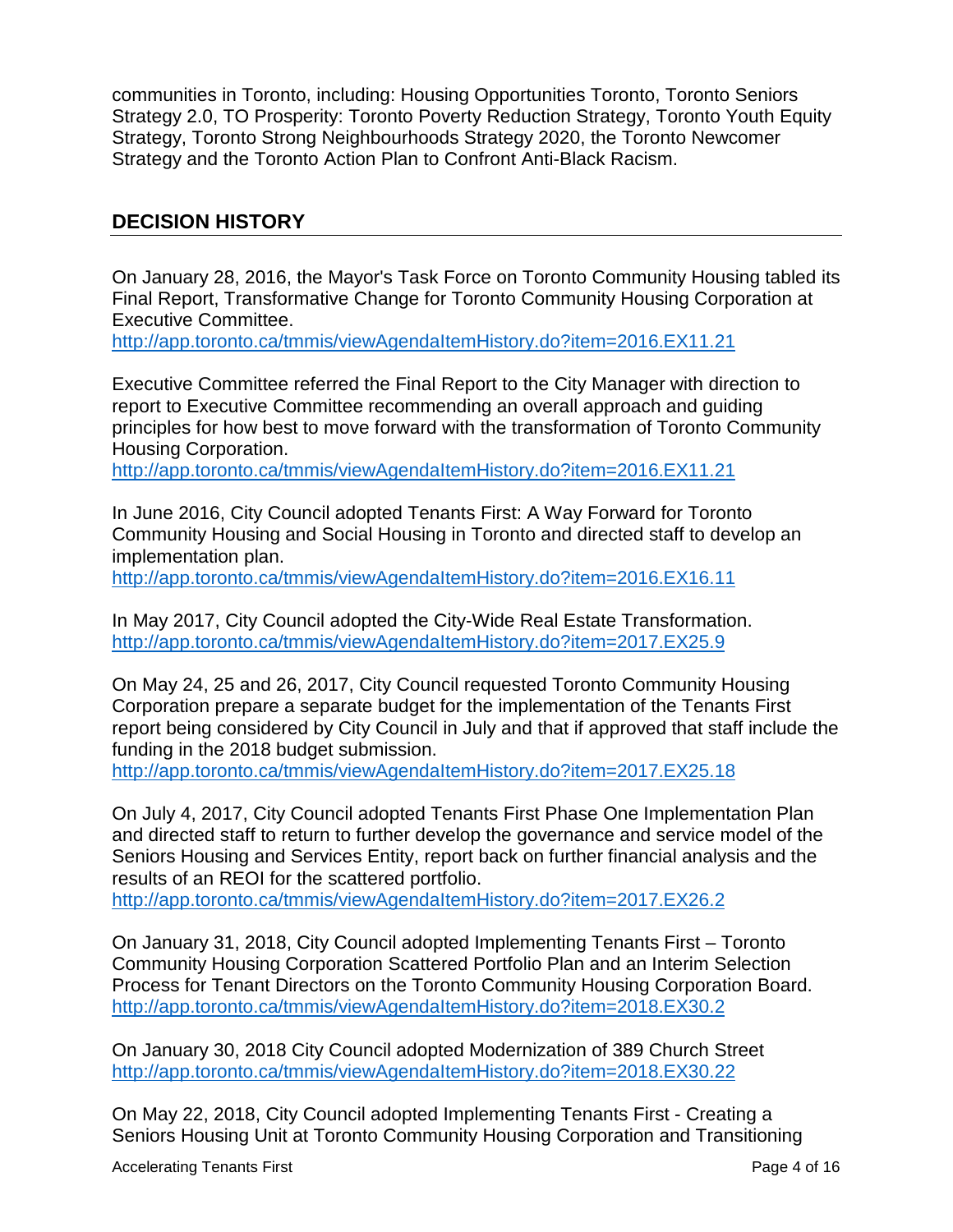Towards a Seniors Housing and Services Entity at the City. http://app.toronto.ca/tmmis/viewAgendaItemHistory.do?item=2018.EX34.3

On January 30, 2019, City Council adopted Accelerating the City's Tenants First Project which directed the City Manager to report to Executive Committee. <http://app.toronto.ca/tmmis/viewAgendaItemHistory.do?item=2019.MM2.22>

# **COMMENTS**

#### **Introduction**

Since 2016, City Council has, through the Tenants First Project, considered and approved 30 recommendations. Nineteen (19) have been completed, and all others are in process. These directions have advanced immediate solutions to critical issues while also steering Toronto Community Housing Corporation toward long-term, sustainable change. Key accomplishments include:

- Directing the creation of a Seniors Housing Unit within Toronto Community Housing Corporation, and convening a Toronto Central LOCAL HEALTH INTEGRATION NETWORK-Toronto Community Housing Corporation-City working group to develop an Integrated Service Model for seniors housing to be implemented in 2020;
- Developing an Interim Funding Formula that appropriately funds Toronto Community Housing Corporation for operations and capital budgets in 2018 and 2019;
- Focusing Toronto Community Housing Corporation on their core business through facilitating the transfer of Toronto Community Housing Corporation's portfolio of scattered houses
- Meeting the needs of vulnerable tenants by creating supportive housing in 22 Toronto Community Housing Corporation Rooming Houses;
- Improving tenant representation by implementing an interim process to appoint Tenant Directors to the Toronto Community Housing Corporation Board (two Tenant Directors were appointed in 2018);
- Building an evidence base to inform the transformation of Toronto Community Housing Corporation through on-going engagement with a Tenant Advisory Panel as well as the greater tenant population, and through working in collaboration with Toronto Community Housing Corporation to run and evaluate three pilot projects.

This report supports the next steps to strategically reorganize the governance and operation of the 58,500 units of housing currently operated by Toronto Community Housing Corporation to improve accountability and clearly link operations to achieving City priorities. In addition to creating the financial stability needed for successful operations and capital planning, refining Toronto Community Housing Corporation's mandate will allow the corporation to focus on being a social housing landlord.

The Tenants First Phase One Implementation Plan proposed the redefinition and revitalization of a New Toronto Community Housing Corporation, as a landlord with a smaller housing portfolio and a more focused mandate. The report noted that the current mandate of Toronto Community Housing Corporation is broad and permissive which has led to confusion about the roles and responsibilities of the corporation. The Implementation Plan highlighted the need to narrow the focus of Toronto Community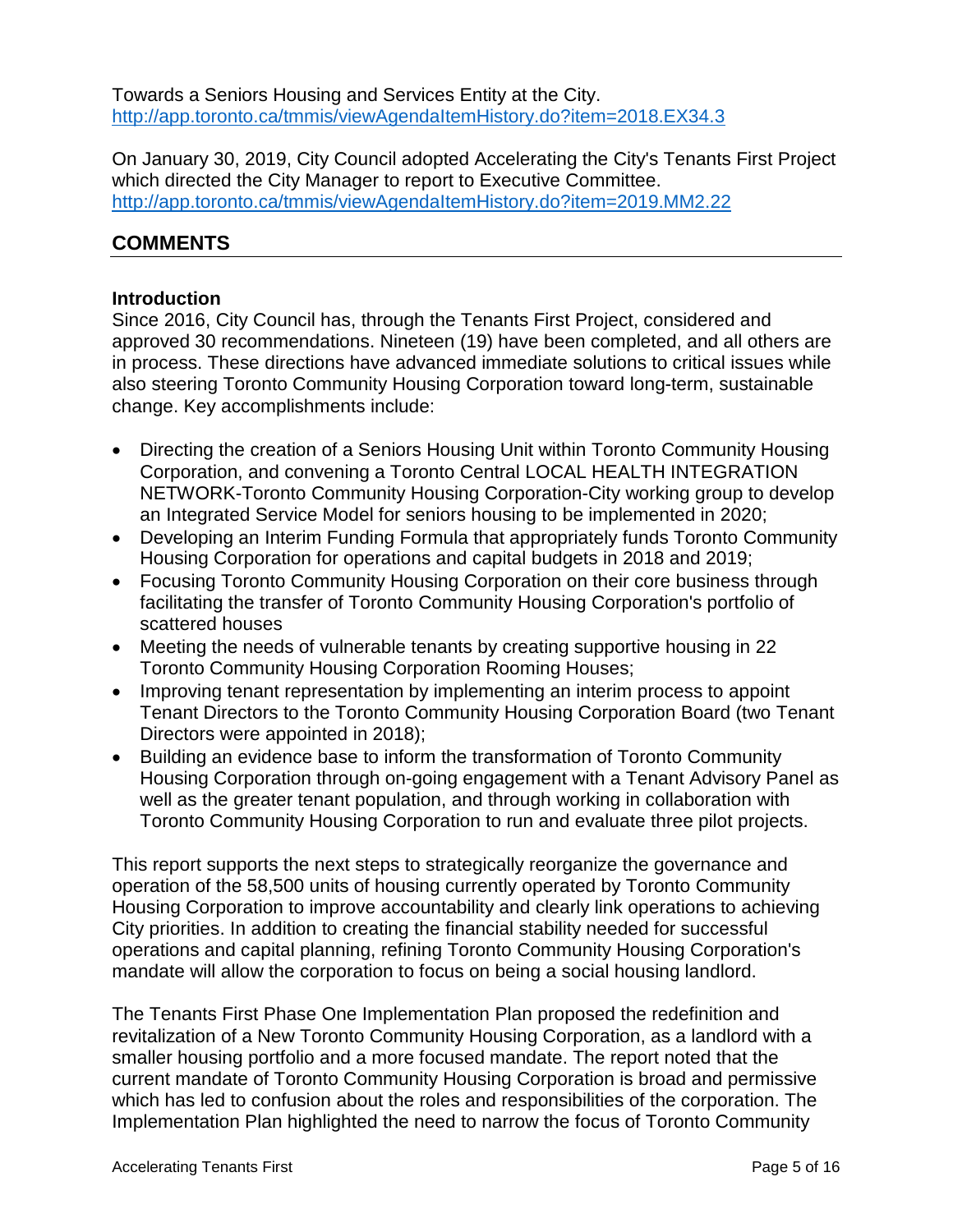Housing Corporation and the three upcoming reports outlined in this report create a comprehensive plan to do this.

#### **Synergies between the City and Toronto Community Housing Corporation: Integrating City Services for Seniors and the provision of Seniors Housing at Toronto Community Housing Corporation**

2018.EX34.3 "Implementing Tenants First - Creating a Seniors Housing Unit at Toronto Community Housing Corporation and Transitioning Towards a Seniors Housing and Services Entity at the City" identified three key actions for City and Toronto Community Housing Corporation staff to advance the strategic integration of service for Seniors in Toronto, including the 83 seniors mandated buildings in Toronto Community Housing Corporation's portfolio. Since May 2018, work has been completed on each of the three actions as outlined below.

*Action 1:* Toronto Community Housing Corporation and City to design and implement a new Integrated Service Model for seniors housing to promote ageing in place, better quality of life, and successful tenancies for seniors living in Toronto Community Housing Corporation seniors' and mixed buildings, in partnership with Toronto Central Local Health Integration Network and the Ministry of Health and Long Term Care

*Update on Action 1:* City staff, along with the Toronto Central Local Health Integration Network and Toronto Community Housing Corporation, have designed an Integrated Service Model for seniors that will improve seniors quality of life, their ability to age in place, and the success of their tenancies. The Integrated Service Model, to be finalized in Q2 2019, promotes supportive relationships of trust between staff and tenants to address senior tenants' needs before a crisis point is reached. The model provides consistent staffing in buildings and an expanded role for all staff to be aware of tenants changing needs and provides regular communication channels for staff in all functions, tenancy related, support and other building functions.

The Integrated Service Model proposes protocols and corresponding staffing requirements to carry out property management, tenancy services, health and social systems navigation, community development, communication and security functions. For example, the model proposes a collaboration protocol in which all staff who work in a given building meet weekly to share information, identify issues and jointly consider solutions. All staff working in a building are trained on how to identify vulnerabilities and offer appropriate supports

The Integrated Service Model aims to streamline staff responsibilities to make it easier for tenants to connect with staff. The model also provides for a localized health service team in each building to ensure smoother access to care when needed. Staff are required to communicate regularly with each other in order to provide optimal service to tenants. With distinct staff to communicate with, tenants form relationships of trust and will more easily be able to access support. With fewer tenants to provide service to, staff will be able to focus on tenants' immediate and underlying needs in a holistic manner.

The model also proposes a communication protocol in which all staff in buildings, including LHIN Care Coordinators, are equipped with relevant information and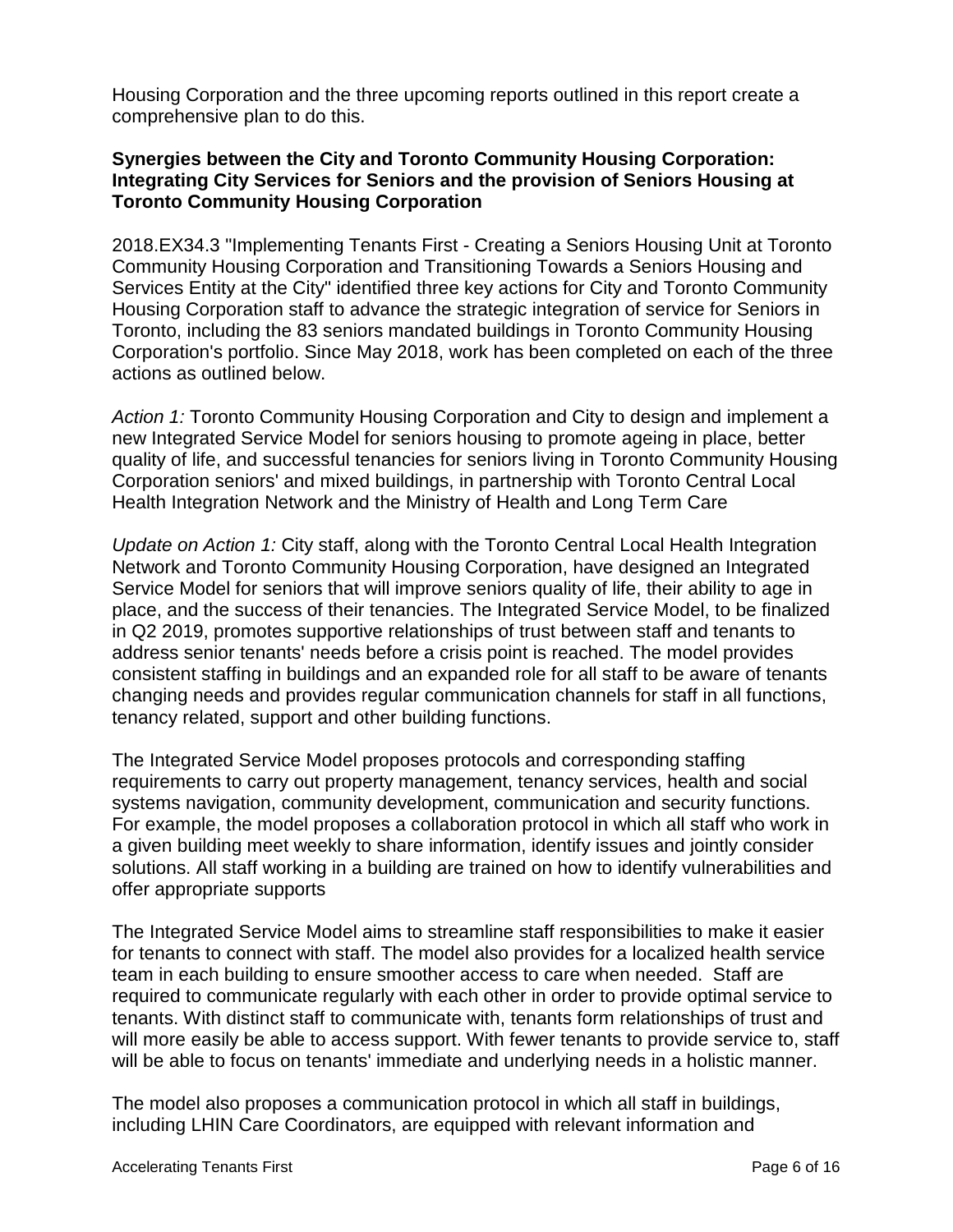communicate with tenants in a timely, open and appropriate manner. The protocol will require both verbal and written communications to be made available in appropriate languages and accessible to people with varying levels of English literacy. Additionally, the model will include an information-sharing protocol to ensure health service providers are able to proactively communicate tenant needs with housing staff in a way that is compliant with privacy legislation.

The Integrated Service Model also includes creating seniors service hubs in some Toronto Community Housing Corporation buildings to link City and health services with communities. These hubs will be rolled out in phases once sites have been identified.

An implementation plan prioritizes the launch of the Integrated Service Model at 10 pilot buildings starting in January 2020. Buildings were selected based on need identified in the buildings and the current high use of City, Toronto Community Housing Corporation and LHIN resources. Success will be evaluated using tenant satisfaction data as well as the data collected from service providers (agencies, paramedics, etc.)

*Action 2:* Toronto Community Housing Corporation establish a Seniors Housing Unit as a new and separate management structure within Toronto Community Housing Corporation, with oversight for the portfolio of seniors-designated buildings and responsibility for delivering the new Integrated Service Model for seniors housing

*Update on Action 2:* On May 23, 2018, Toronto Community Housing Corporation established an interim Seniors Housing Unit, led by a general manager directly accountable to the President and CEO of Toronto Community Housing Corporation. A business plan has been developed for the interim Seniors Housing Unit and fits within Toronto Community Housing Corporation's 2019-2022 strategic plan. Toronto Community Housing Corporation has consulted with tenants on what outcomes they would like to see by the end of 2022. Through these consultations, Toronto Community Housing Corporation identified four key priorities:

1) Dedicating more resources to community safety;

2) Improving condition of units, buildings and common areas;

3) Creating more opportunities to engage tenants and connect them to the broader community; and,

4) Communicating with tenants in a frequent, proactive and respectful manner.

The forthcoming Tenants First report on mandate, governance, and accountability will provide a recommendation on the permanent structure of the Seniors Housing Unit that appropriately integrates Toronto Community Housing Corporation seniors housing provision with the new City structure proposed below.

In the coming year, the interim Seniors Housing Unit will work with the City to ensure that the Integrated Service Model is implemented as planned, beginning in 2020. The work completed to date to set up the interim Seniors Housing Unit will support the implementation of the Integrated Service Model and form the basis for the recommendations forthcoming in the upcoming report on mandate, governance and accountability of the Toronto Community Housing Corporation seniors portfolio.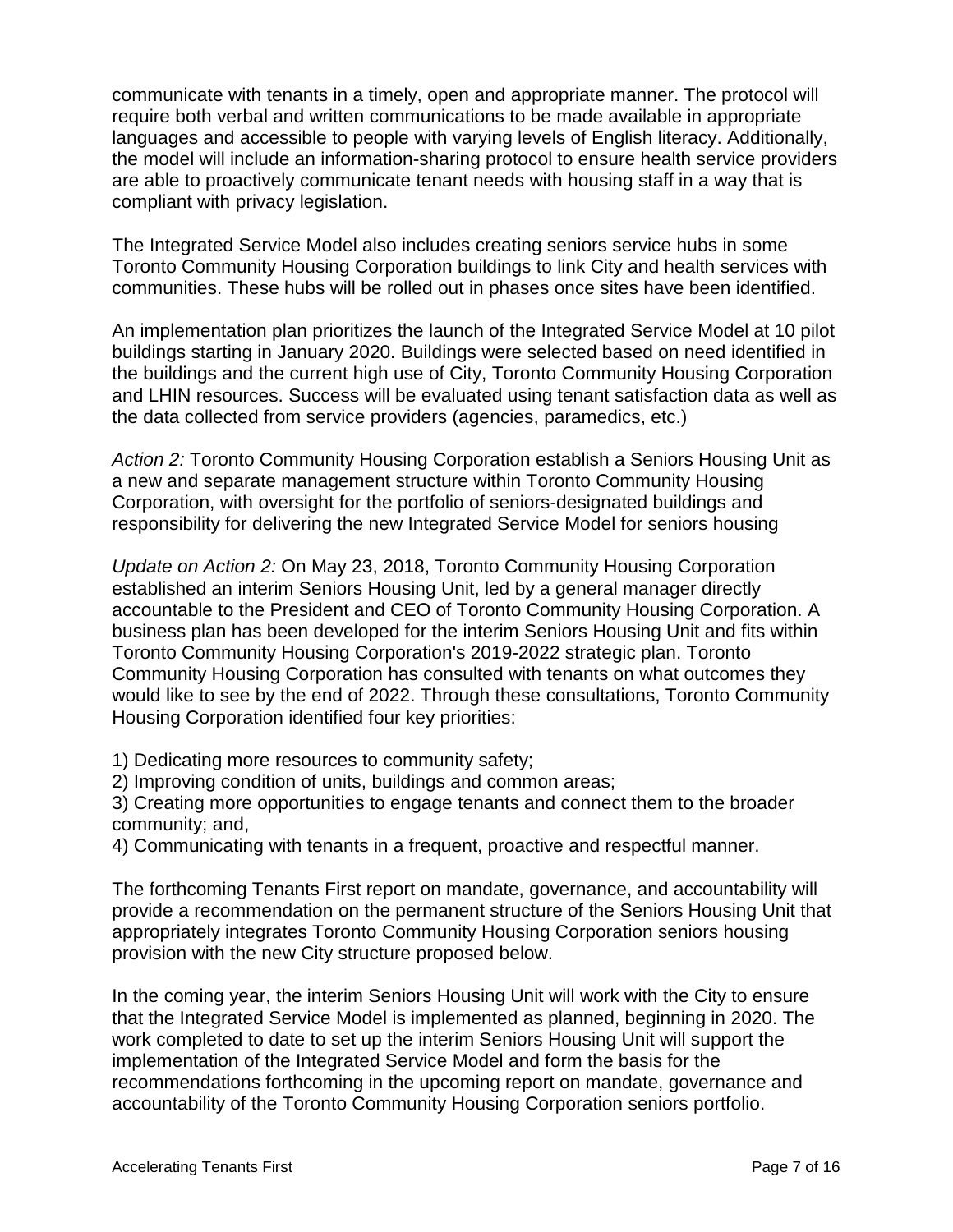*Action 3:* City to begin the process to align and coordinate current City services for seniors through the creation of a Seniors Housing and Services Transition Team.

*Update on Action 3:* The strategic integration of City Services for Toronto's growing seniors population is an important step in developing an efficient system that is easy for seniors to access. To this end, the first step in reconsidering how the City plans for and partners with health and other sector partners, and best utilizes its own assets and resources, is to expand the mandate of the current Long-Term Care Homes and Services division to include a municipal system service planning role.

As the demographic shifts to include more seniors, the City will need to be proactive and nimble in planning to meet the needs of seniors. With a new and expanded scope, the Seniors Services and Long-Term Care Division will take on an enhanced role in municipal system service planning to improve and integrate services for seniors.

Elements of municipal system service planning include:

- Centralizing policy responsibility for municipal services for seniors, including responsibility for implementing and reporting on the Toronto Seniors Strategy 2.0,
- Coordination of external relationships including relevant provincial ministries and agencies, community stakeholders, and other partners,
- Coordination of City programs and services for seniors, whether they be directly administered by the Division or other City divisions, agencies and corporations,
- Lead responsibility for engagement with seniors including liaison with the Toronto Seniors Forum or other municipally initiated lived experience groups,
- Lead responsibility for the provision of advice to government regarding seniors needs and municipal service planning.

The Integrated Service Model will inform the nature of the relationship between the Seniors Services and Long Term Care Division and the Seniors Housing Unit within Toronto Community Housing Corporation. It is anticipated that the Seniors Services and Long Term Care Division will hold the accountability for the Integrated Service Model and that this accountability will be exercised through service agreements with the Seniors Housing Unit within Toronto Community Housing Corporation. The development of Integrated Service Model service agreements will be an initial priority for the Seniors Services and Long Term Care Division.

Council can make this change now using existing resources and shifting previously allocated resources. Any adjustments required in the 2019 approved operating budget will be reported through the first quarter variance report. It is likely, though, that in future years, the need for service enhancements will emerge. As new services and resource needs are identified they will be reviewed through the new and enhanced portions of upcoming budgets.

Moving forward on the City's internal restructuring this report is a critical step in creating a structure to support the new relationship between the City and the Toronto Community Housing Corporation seniors portfolio.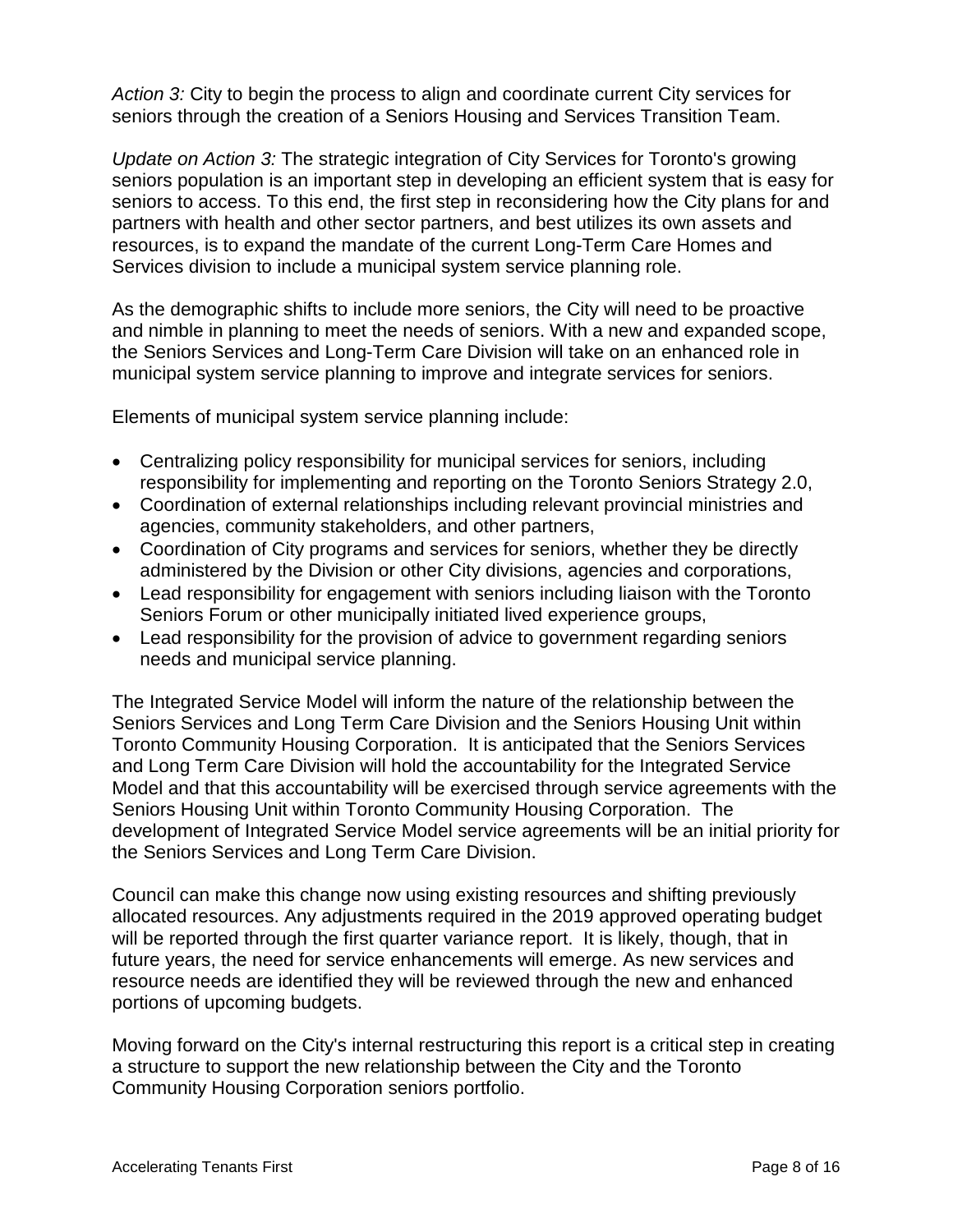#### **Next steps: Overview of upcoming reports**

There are three key reports related to Toronto Community Housing Corporation planned for 2019. The following table outlines the timeframe for these reports to be considered by Council reports. All reports are on track to be completed in the timeframe directed by Council or earlier. A description of each report is provided below the table.

| Report                                                                                                                                                               | Scheduled<br>date | Strategic topics considered<br>in the report                                                                                    | Status in relation to<br>planned timeframe                                                       |  |
|----------------------------------------------------------------------------------------------------------------------------------------------------------------------|-------------------|---------------------------------------------------------------------------------------------------------------------------------|--------------------------------------------------------------------------------------------------|--|
| Framework for Achieving City-<br>Building objectives through<br><b>Toronto Community Housing</b><br><b>Corporation Revitalization</b><br>Projects                    | Q2 2019           | <b>Linking Toronto Community</b><br><b>Housing Corporation</b><br>revitalization projects to<br>greater City objectives         | On schedule                                                                                      |  |
| Recommendations on<br>Mandate, Governance and<br>Accountability for Toronto<br><b>Community Housing</b><br><b>Corporation's Key Business</b><br>Areas                | Q2 2019           | a) Mandate, Governance<br>and Accountability for<br><b>Toronto Community</b><br>Housing Corporation mixed<br>housing            | On schedule                                                                                      |  |
|                                                                                                                                                                      |                   | b) Mandate, Governance<br>and Accountability for<br><b>Toronto Community</b><br><b>Housing Corporation</b><br>seniors portfolio | Ahead of schedule<br>(proposed 2020)                                                             |  |
|                                                                                                                                                                      |                   | c) Relationship between<br><b>Toronto Community</b><br><b>Housing Corporation</b><br>Development function and<br>CreateTO       | Ahead of schedule<br>(proposed to be reviewed<br>after Transitional Phase of<br>CreateTO (2020)) |  |
| Permanent Funding Model and<br>a recommended plan to<br>transfer the Toronto Community<br><b>Housing Corporation scattered</b><br>portfolio to the non-profit sector | Q3 2019           | a) Permanent Funding<br>Model                                                                                                   | On schedule and in line<br>with 2020 budget process                                              |  |
|                                                                                                                                                                      |                   | b) Toronto Community<br><b>Housing Corporation</b><br><b>Scattered Portfolio Transfer</b><br>to the non-profit sector           | On schedule                                                                                      |  |

Table 1: Proposed timeframe for upcoming Tenants First reports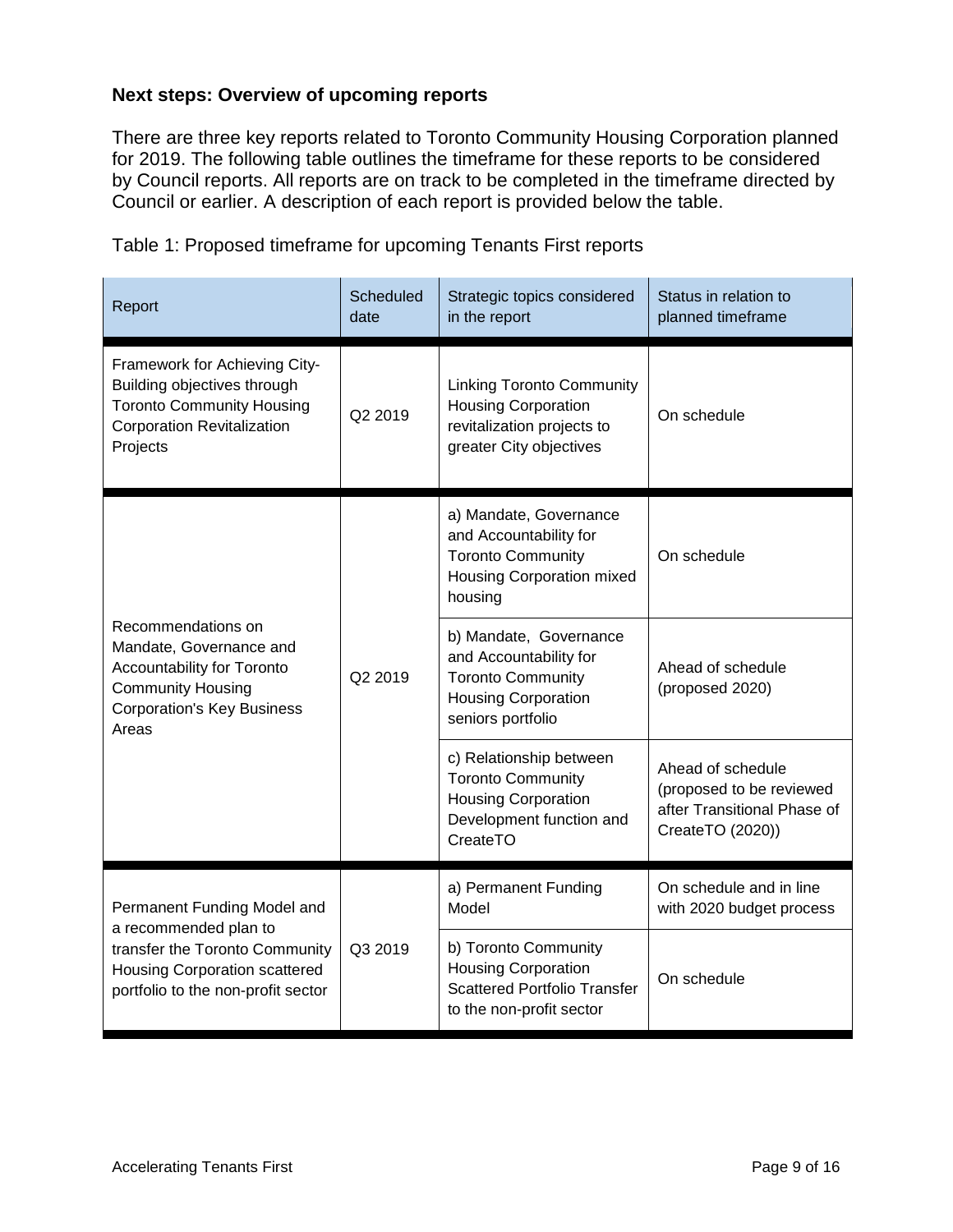#### **Report One:** *Framework for Achieving City-Building objectives through Toronto Community Housing Corporation Revitalization Projects* (Q2 2019)

This forthcoming report will provide an overview of revitalization projects in Toronto Community Housing Corporation communities, outline the current City objectives, contributions, consents and approvals for revitalization in Toronto Community Housing Corporation communities, and propose a new approvals framework. The new framework will allow City Council to enhance oversight of Toronto Community Housing Corporation revitalization projects to ensure that revitalization projects achieve citybuilding objectives, including increasing the supply of affordable housing.

#### **Report Two:** *Recommend a governance and accountability structure for Toronto Community Housing Corporation's key business areas:* (Q2 2019)

Tenants First's work has highlighted the City's commitment to increase funding to Toronto Community Housing Corporation, and has also clarified the City's desire to enhance oversight and direction for some of Toronto Community Housing Corporation's key business areas. The chart below depicts the current Council direction for the key business areas of the seniors portfolio, mixed portfolio, scattered portfolio, and development (including revitalization).

Figure 1: Toronto Community Housing Corporation key business areas and current direction



The City will need to make a decision about the future relationship of each of these four business areas with the City. The primary goal of transformation is to improve the living conditions of tenants, including ensuring that vulnerable tenants and seniors have access to the supports they need. Transformation will also consider financial stability,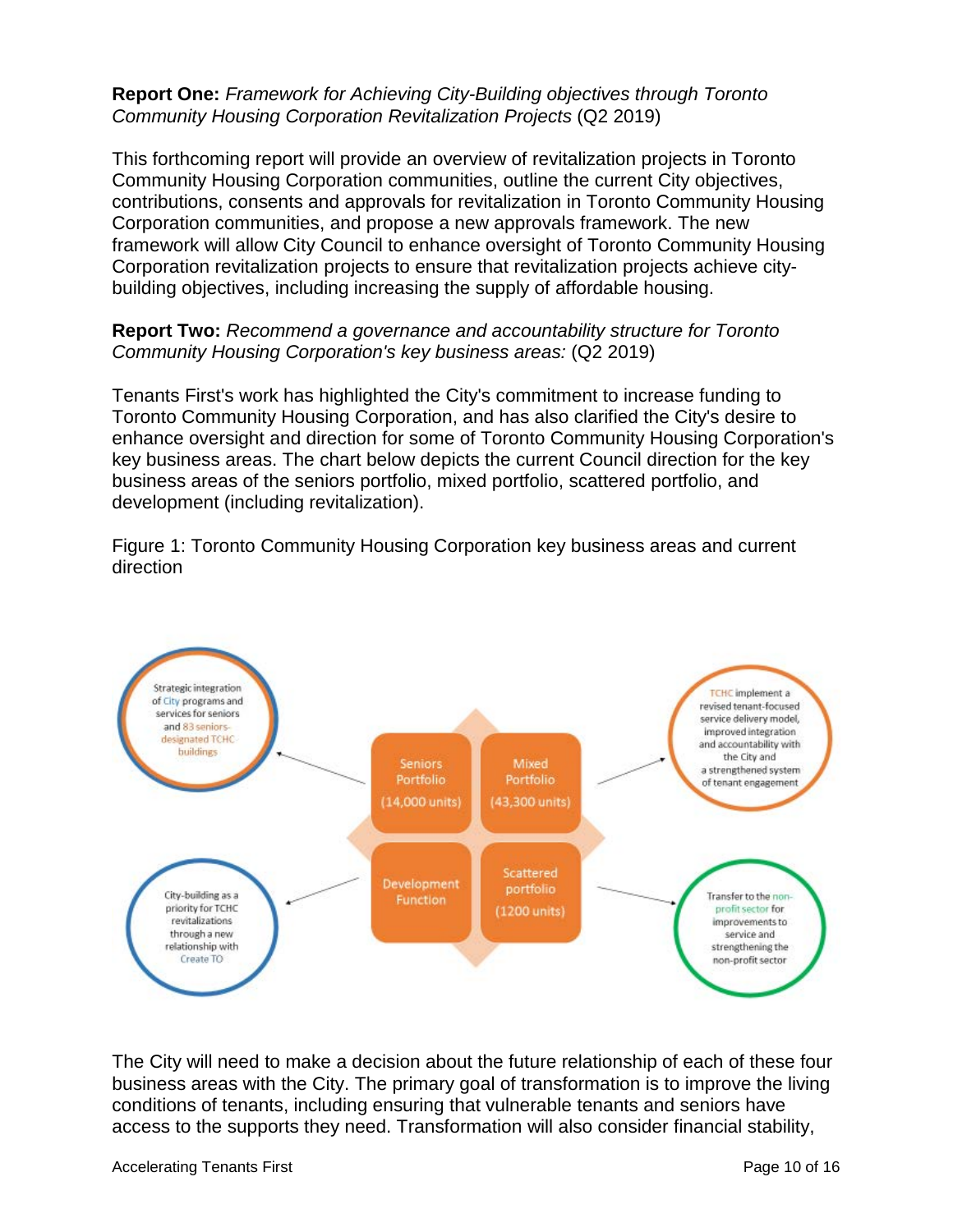the appropriate level of City oversight and input, risk management and cost to the City, and capacity-building in the non-profit sector.

Work to date has also highlighted a tension between the desire to direct Toronto Community Housing Corporation to operate its business in ways that best align with City priorities, and Toronto Community Housing Corporation's operation as a distinct corporation governed through the Shareholder Direction using the current accountability tools.

Achieving the desired levels of oversight and involvement may require a change in the relationship between Toronto Community Housing Corporation and the City as Shareholder, the City as Service Manager, and the City as a provider and funder of a wide range of programs and services. The desired outcomes can be achieved through a wide variety of possible changes including strengthening existing accountability tools, adding new agreements between Toronto Community Housing Corporation and City divisions, and – if required – changes to the governance structure of Toronto Community Housing Corporation.

Staff will report back in June with recommendations on how best to achieve the Councildirected outcomes for each of Toronto Community Housing Corporation's key business areas. These recommendations will include:

- A plan to create or amend the required accountability instruments to achieve desired outcomes;
- A clear accountability framework, including City resources needed to effectively oversee the delivery of the 58,500 units of social housing currently owned and operated by Toronto Community Housing Corporation;
- The optimal governance model to achieve success, highlighting synergies between Toronto Community Housing Corporation and City divisions.

Recommendations will be informed by data from various sources in order to create a framework of City oversight and involvement in each of the areas. This includes reviewing past Council decisions and direction, current accountability instruments, emerging requirements for Toronto Community Housing Corporation's involvement in the City's budget process, past reports by City Accountability Officers, and results of the Service Manager Assessment.

The upcoming mandate, governance and accountability report will include a clarification of the mandate for Toronto Community Housing Corporation's mixed portfolio and a plan to strengthen accountability tools, a plan to strategically integrate the 83 seniors buildings with City services for seniors, and outline future relationship between Toronto Community Housing Corporation's development division and the City. Recommendations for each business area will include a review of City resources needed to effectively oversee the delivery of the 58,500 units of social housing currently owned and operated by Toronto Community Housing Corporation. Any changes to governance structures will be recommended at this point. To balance the desired outcomes staff will continue to review options available, including enhancing oversight and input into the operations of the current corporation.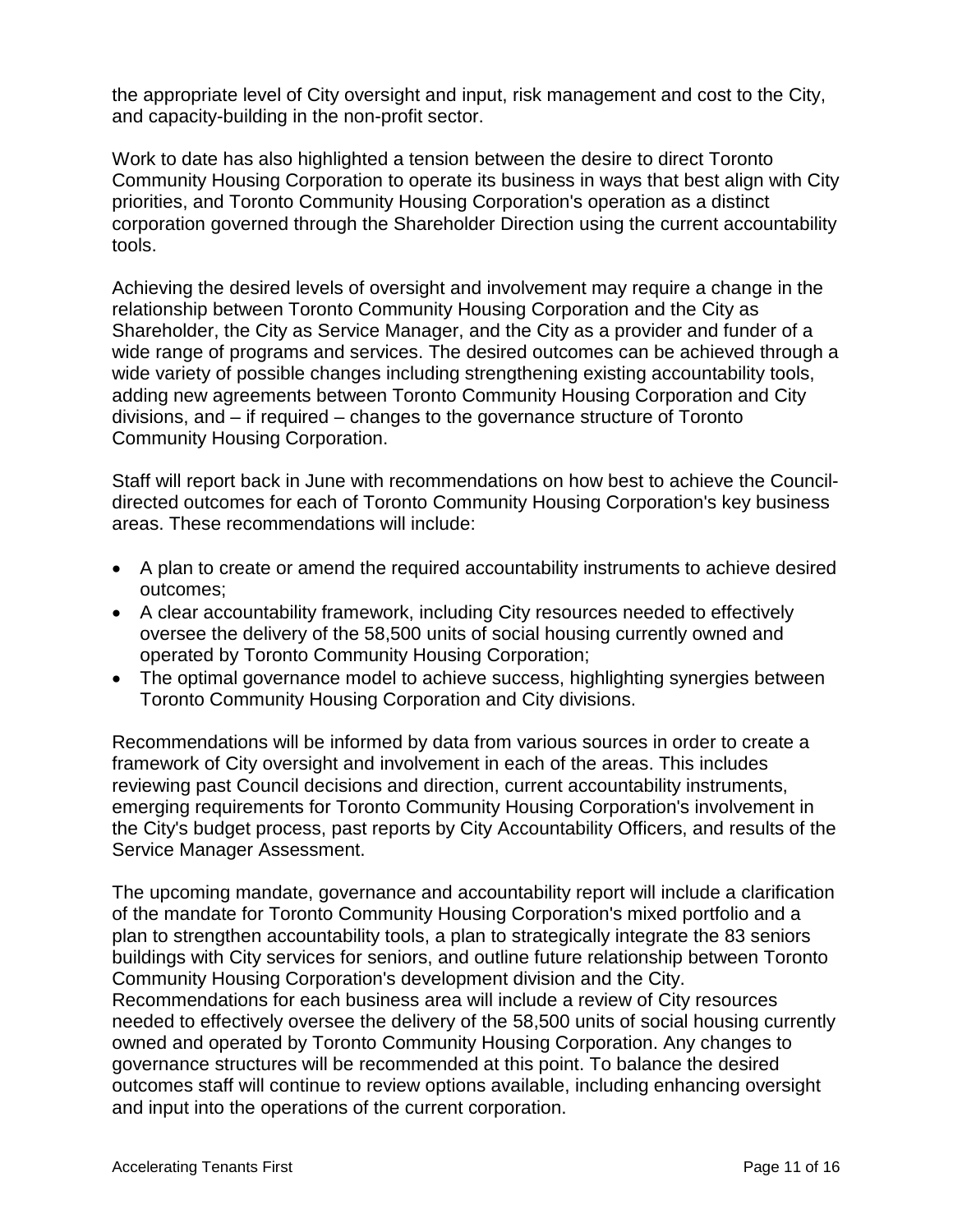Regardless of the type of governance structure, it is clear that a strong, collaborative relationship between Toronto Community Housing Corporation and the City is required for the oversight of all parts of Toronto Community Housing Corporation's current business.

#### *Labour considerations*

When approving the future of each of these key business areas, Council must consider possible labour implications. At a high level, there are labour and employment considerations any time staff are moved from one employer to another, which is one option in the governance review. A number of additional variables create more complexity, including the receiving employer, the number of staff, the diversity of positions, the bargaining units involved, the provisions contained in the various collective bargaining agreements and individual employment contracts, etc. Since the Tenants First project began, City staff have consulted regularly with each of the representative bargaining units at Toronto Community Housing Corporation (Local 79, Local 416 and OPSEU) to keep them apprised of the status of the project and the anticipated timelines for future action.

Up to this point in the project, there has been a minimal labour impact through the transfers of agency houses and uninhabitable houses due to small numbers of the stock and the collaboration with union partners.

The City and Toronto Community Housing Corporation's most recent experience in shifting staff from one employer to another was the successful transfer of the Housing Connections Access Services from Toronto Community Housing Corporation to the City's Shelters, Support & Housing Administration Division. This transfer involved 52 employees, 41 of whom were unionized and 11 of whom were not. Since the unionized employees were represented by Local 79 both at Toronto Community Housing Corporation and at the City, it mitigated the complexities of the transfer and both parties were able to negotiate an agreement to move these employees to the City's Local 79 full-time collective agreement. However, this experience highlighted the critical importance of consulting with the union executives early and regularly throughout the process, conducting the due diligence and completing a full analysis of the employment terms and conditions (with the current employer and the receiving employer), identifying any liabilities and having a full accounting of all costs that will need to be addressed through the transfer. This will assist in streamlining the negotiations with the unions and allow for a successful and efficient transition. The upcoming report will recommend a governance and accountability structure that will include an analysis of the labour implications of those recommendations.

Table 2: Current breakdown of Toronto Community Housing Corporation staff by key business areas (these numbers include allocations from Toronto Community Housing Corporation divisions that support these areas)

|                    | Seniors | Scattered | <b>Mixed Portfolio</b> | Development | Total |
|--------------------|---------|-----------|------------------------|-------------|-------|
| Non-union Staff    | 86      |           | 453                    | 16          | 557   |
| <b>Union Staff</b> | 268     | 12        | 1515                   | 38          | 1833  |
| <b>Total Staff</b> | 354     | 14        | 1968                   | 54          | 2390  |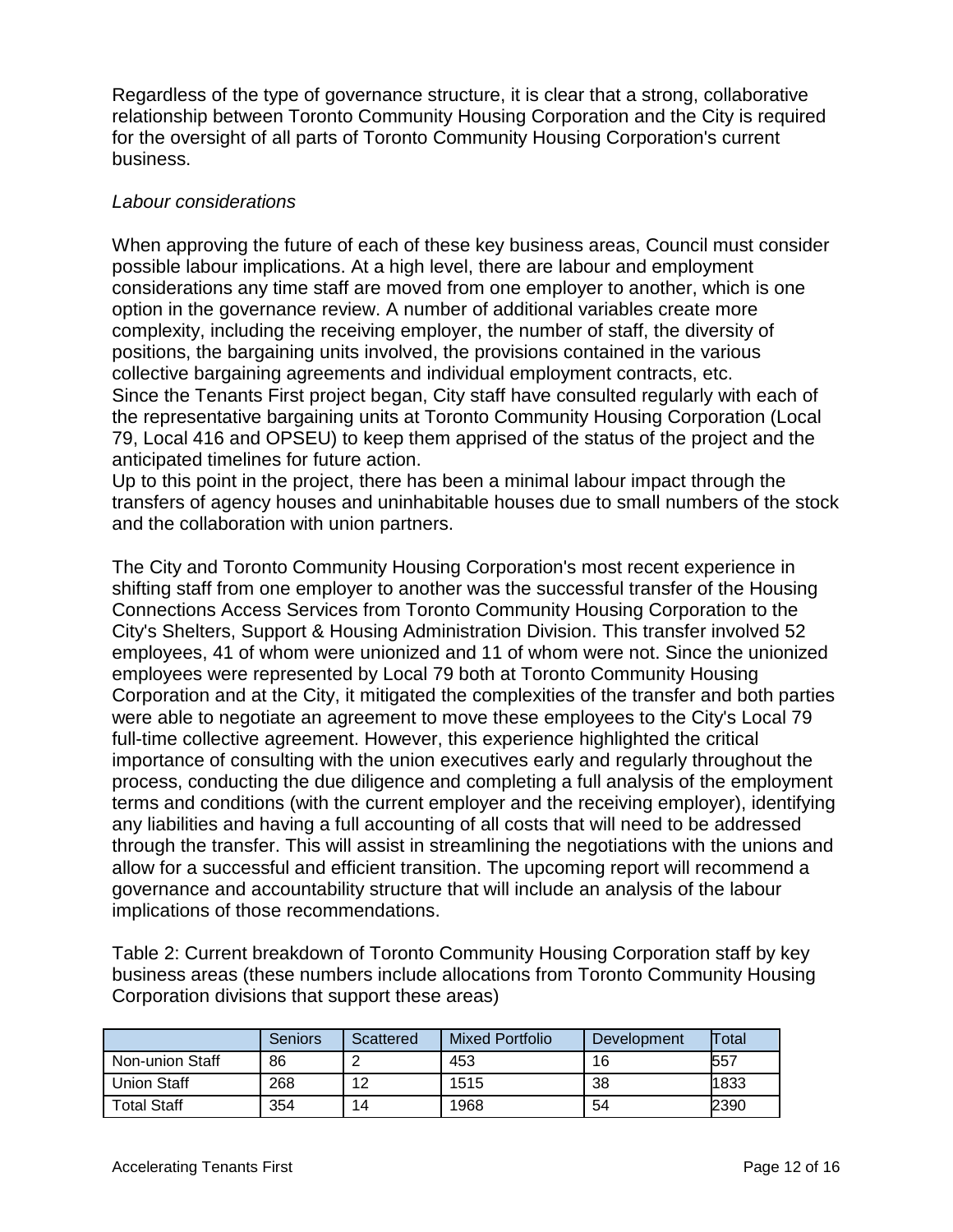#### **Report Three:** *A Permanent Funding Formula for Toronto Community Housing Corporation and a transfer plan for the remaining scattered portfolio* (Q3 2019)

In staff report 2017.EX 26.2, City Council directed that the permanent funding model:

- Be predictable and stable to allow for strategic property and asset management;
- Encourage investments that reduce operating expenses (e.g. utility consumption);
- Allow for inflationary increases to operating expenses (e.g. utility rates);
- Be simpler to administer than the current model;
- Improve accountability; and
- Be sustainable and adequately fund building repair capital costs once Toronto Community Housing Corporation's backlog has been addressed to an appropriate Facility Condition Index.

Staff are currently reviewing a model that is rent-based and allows flexibility in the social housing system. In such a model, the rent-geared-to-income (RGI) units currently operated by Toronto Community Housing Corporation would be funded to a function of Average Market Rent, which would ensure that the housing operator receives a consistent rent level for each of its units.

In staff report 2018.EX 30.2, Council directed City and Toronto Community Housing Corporation staff to jointly issue a Request for Proposals (RFP) to the non-profit sector to transfer the Toronto Community Housing Corporation single family homes. An RFP is in process for the transfer of single family homes portfolio to the non-profit sector. This forthcoming Q3 report will provide a recommendation and financial implications of a transfer based on the results of the RFP. While the RFP is in process, the City has supported a community organization to engage with current tenants of the single family homes with the goals of keeping tenants informed of upcoming changes and assisting tenants to set up a network to communicate with each other and the new non-profit housing provider(s) that will take on operations once the RFP is completed.

#### **Updates on current Tenants First work and actions to accelerate**

A brief overview of the key work areas in process, and any actions that can be taken to accelerate this work, is provided below.

#### *Transfers of Toronto Community Housing Corporation Agency Houses, Rooming Houses, and Uninhabitable Houses*

In staff report 2018.EX 30.2, Council approved the transfer of Toronto Community Housing Corporation agency, rooming house and uninhabitable houses to non-profit housing providers. Since 2018, Toronto Community Housing Corporation and City staff have worked to transfer these properties. However, these transfers have been delayed because of unforeseen issues relating to the legal title and outstanding mortgages on the scattered house portfolio. In February 2019, Toronto Community Housing Corporation appointed a project manager to facilitate the transfers of the properties that have been approved by and to work on the RFP process for the remaining part of the portfolio. This will speed up the process to transfer these houses.

Since September 2018, a lead supportive housing provider has been successfully providing supports to tenants in Toronto Community Housing Corporation rooming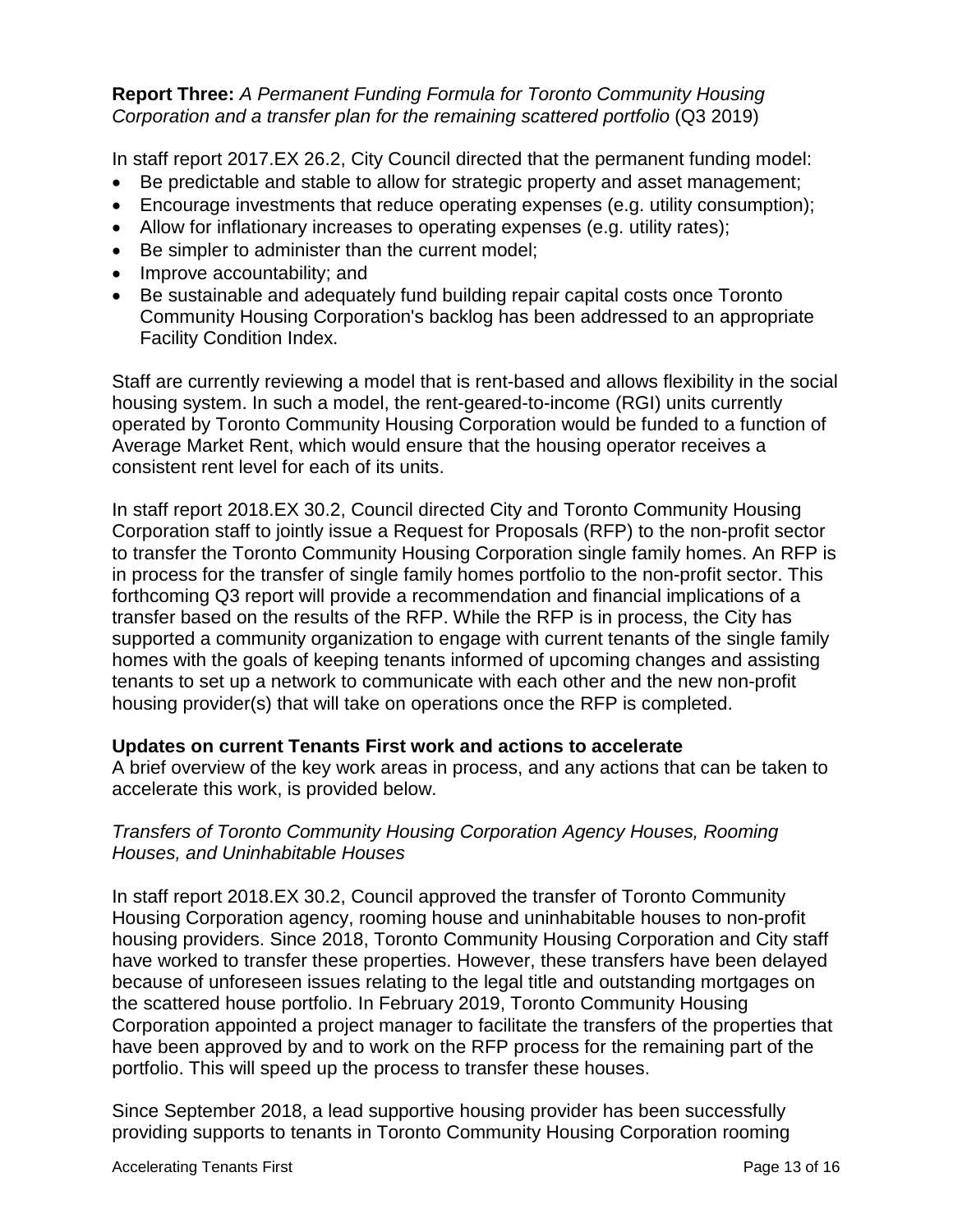houses, and has expressed interested in accepting the ownership of the houses. Given the success of the program, the improved outcomes for tenants and the strengthened relationships with local community, staff recommend that rather than using the RFP process, the City work with the agency to assess capacity and if a valid business case is made by the agency, ownership of the properties will be offered to the agency.

Additionally, several properties were left off the Council-approved list of Agency and Rooming Houses. This report recommends adding those left off in error to the approved list of Toronto Community Housing Corporation houses to transfer to the organizations currently occupying them.

A process has been completed to allocate the uninhabitable Toronto Community Housing Corporation houses to agencies that have provided business cases. A price list is provided in Confidential Attachment 1 outlining the price allocations considering estimated transaction costs and outstanding mortgages, following the same methodology used to transfer the Agency Houses. There are uninhabitable houses that are still available and could be utilized to support additional vulnerable people.

MM2.9 identified that significant pressure faced by the 24 hour drop-in programs. To respond to this pressure, this report recommends that Sistering and Fred Victor be invited to submit proposals for the transfer of up to 4 Toronto Community Housing Corporation uninhabitable houses, consistent with the process adopted as directed in 2018.EX34.3.

#### *Additional actions to improve community safety for Toronto Community Housing Corporation tenants*

In its 2019 budget, Toronto Community Housing Corporation committed to a \$5Million investment in community safety. There has not been a forum to collaborate and draw on the strengths of both the City and Toronto Community Housing Corporation to integrate enforcement, program responses and supports to vulnerable tenants in a comprehensive way. The current Toronto Community Housing Corporation plan relies heavily on an increased numbers of Community Safety Unit (CSU) officers and enhanced enforcement in high needs buildings. It is recommended that the Toronto Community Housing Corporation CEO instruct Toronto Community Housing Corporation staff to create a program development table in partnership with the City with the goal of co-developing a comprehensive violence reduction plan that includes both enforcement and preventive solutions, to allocate the investment.

In 2018, Toronto Community Housing Corporation initiated a pilot at Dan Harrison to place additional CSU officers on site. This pilot focuses on increased policing and enhanced enforcement, rather than providing programs to support vulnerable tenants and prevent crime. This pilot could be enhanced by integrating it with the work of the City's Community Safety and Wellbeing Team, or with the Downtown East Enhanced 12 month Action Plan as adopted by Council in June 2018. Both the City and Toronto Community Housing Corporation should prioritize the creation of a plan to rehabilitate Dan Harrison and explore the possibility of transferring the property to a non-profit housing provider that specializes in serving vulnerable tenants. This should be informed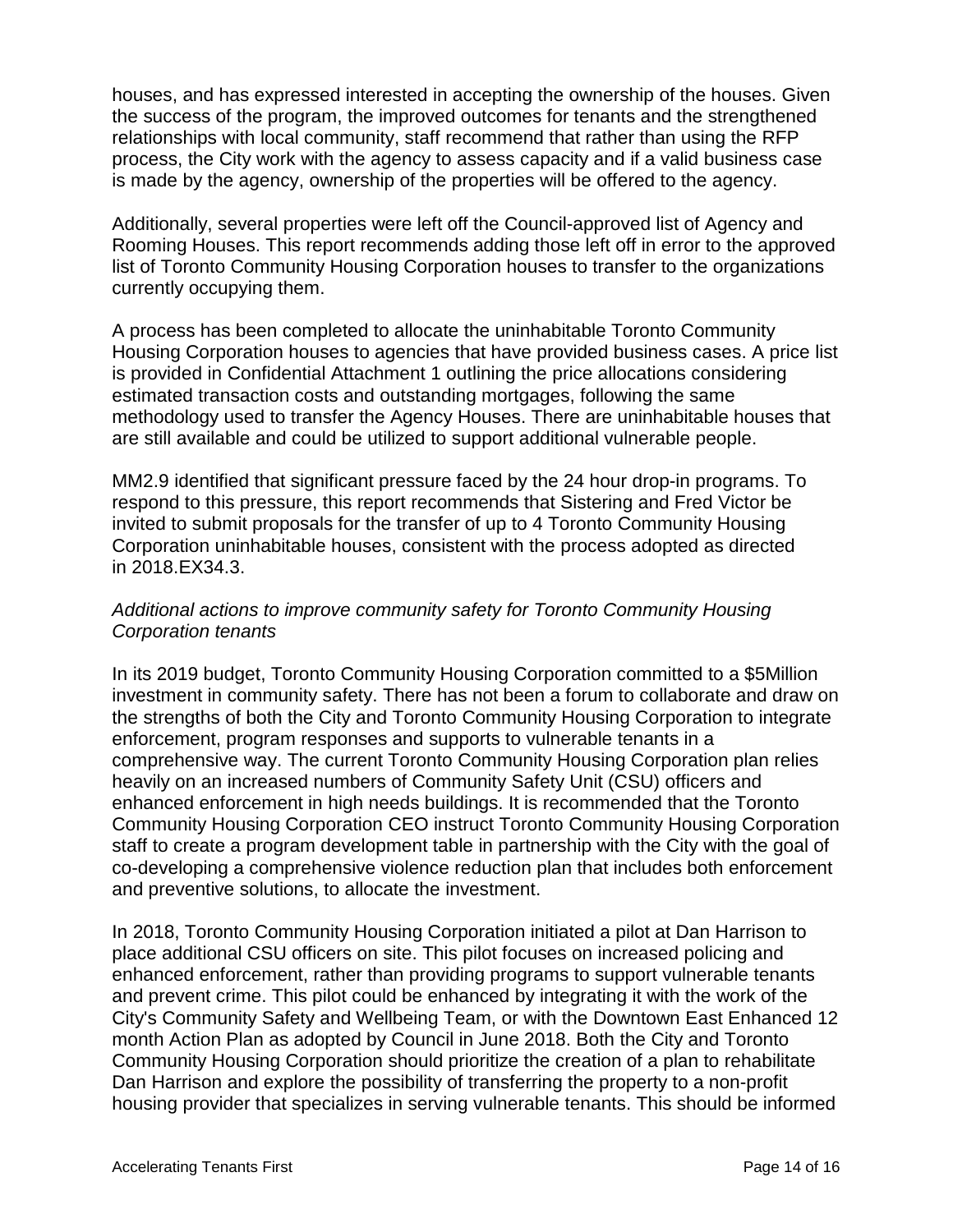by the experience of converting 389 Church Street to supportive housing as directed in 2018.EX.30.22.

#### **Conclusion**

As noted in staff report 2017.EX 26.2, the overall focus of Tenants First is to implement a plan in which Toronto Community Housing Corporation focuses on being a social housing landlord, where buildings are in a good state of repair, and tenants are connected to appropriate services and active participants in their communities. This report responds to the direction to accelerate the Tenants First project by outlining a faster timeframe for key decisions about the future governance and operation of Toronto Community Housing. The report identifies the synergies between the interim Seniors Housing Unit at Toronto Community Housing Corporation and the City's role in delivering services to seniors, and recommends expanding the scope of the Long-Term Care Homes and Services Division to create a seniors housing and services entity. The report also provides an update on progress towards the transfer of the scattered housing portfolio to non-profit providers, and actions to improve community safety.

Transforming Toronto Community Housing Corporation will be a key catalyst for greater social housing system change, and expediting this work will also enable system transformation. For example, a rent-based funding model for Toronto Community Housing Corporation would allow flexibility in moving a person's RGI subsidy between different housing providers. This could have a system level impact by reducing the number of RGI units in Toronto Community Housing Corporation communities and increasing the number of RGI units in Affordable Housing and Social Housing communities. Additionally, there are system level changes to explore that would streamline social housing operations and allow housing providers to focus more on serving the needs of tenants. For example, a centralized RGI calculation function would allow additional City oversight for rental subsidies across the system and give housing providers the ability to spend their time focused on housing stability rather than administration.

The transformation of Toronto Community Housing Corporation is a long-term process, and this report illustrates that significant steps have been taken towards this transformation. Three forthcoming reports planned for 2019 will provide detailed recommendations relating to: future roles for the City and Toronto Community Housing Corporation in revitalizing Toronto Community Housing Corporation communities; mandate, governance and accountability for key business areas within Toronto Community Housing Corporation; and a permanent funding model for Toronto Community Housing Corporation. Together, these reports will complete the implementation of Phase One of the Tenants First project.

# **CONTACT**

**Chris Brillinger Chris Brillinger** Jenn St Louis Executive Director, SDFA Acting Manager, Tenants First Phone: 416-392-5207 Phone: 416-392-6177 Email: [Chris.Brillinger@toronto.ca](mailto:Chris.Brillinger@toronto.ca) Email: [Jenn.St.Louis@toronto.ca](mailto:Jenn.St.Louis@toronto.ca)